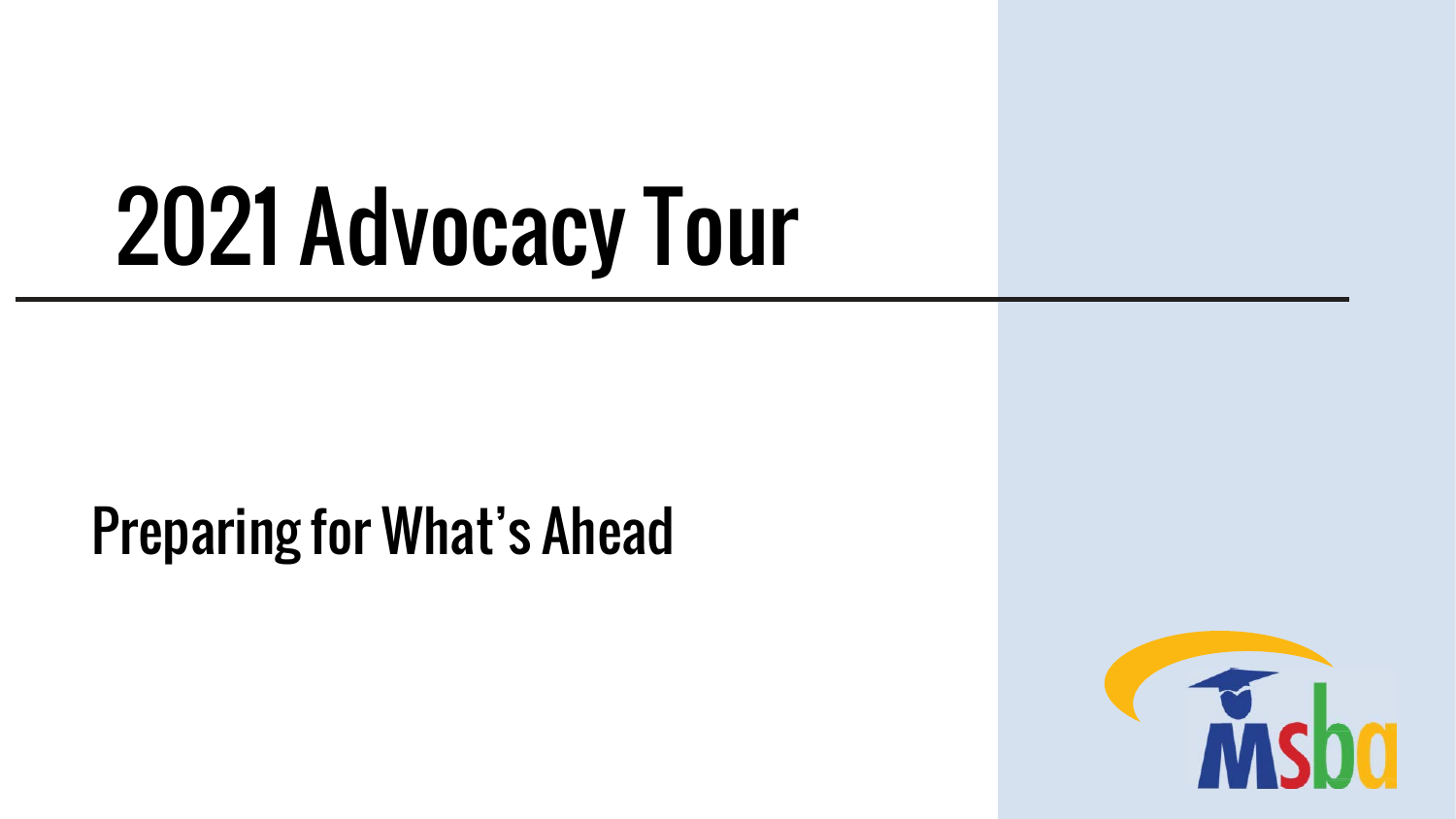### Let us know you are here

- Please use the "Chat" feature to sign-in
- Name
	- School District
	- Email Address
- District BINGO Winner
- Please feel free to use the "Raise Your Hand" or Chat feature to share your thoughts or ideas

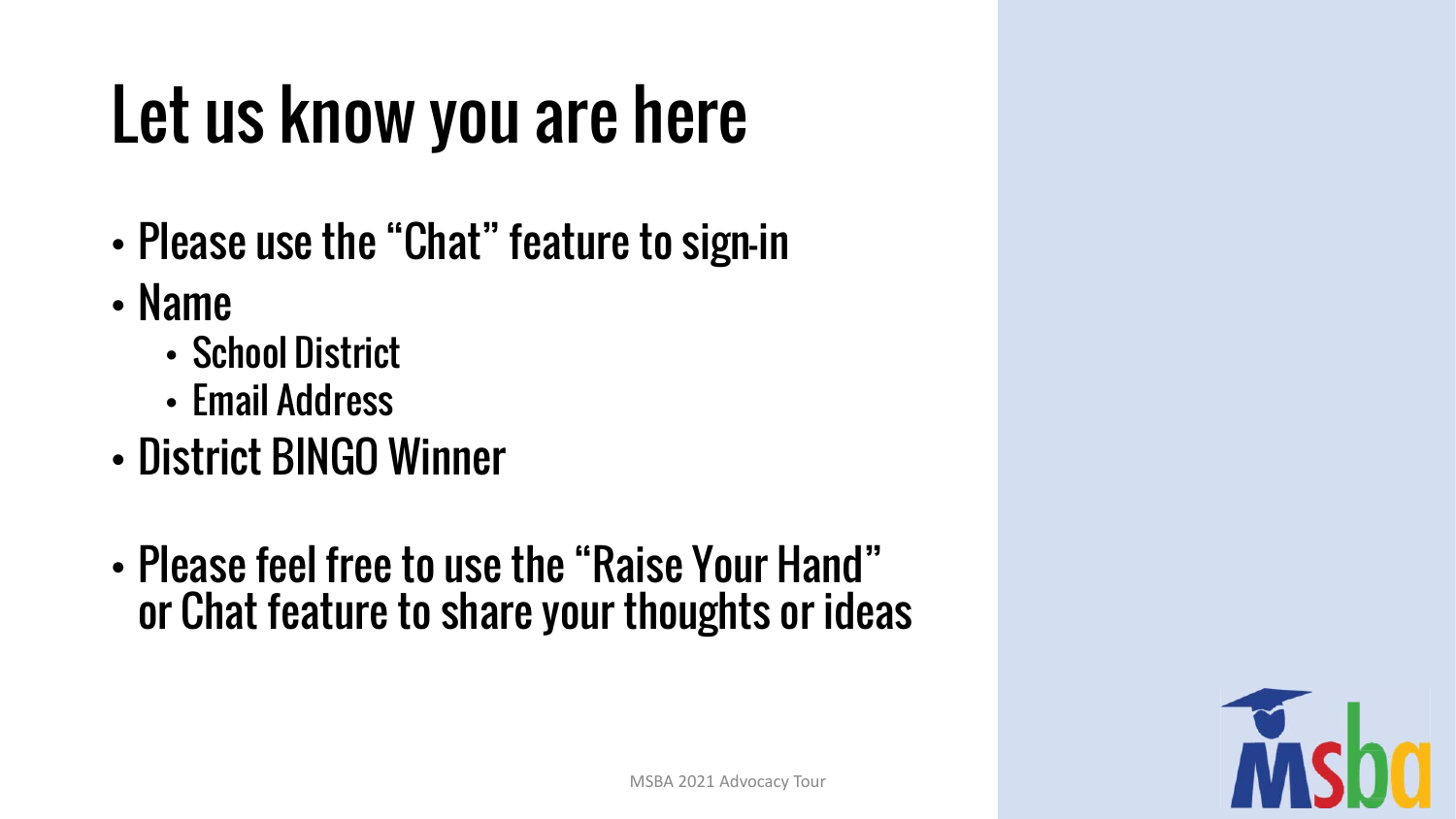### Political Landscape

- Divided Government
- End of Session Update • HF 2
- State Budget Outlook
- Federal Update

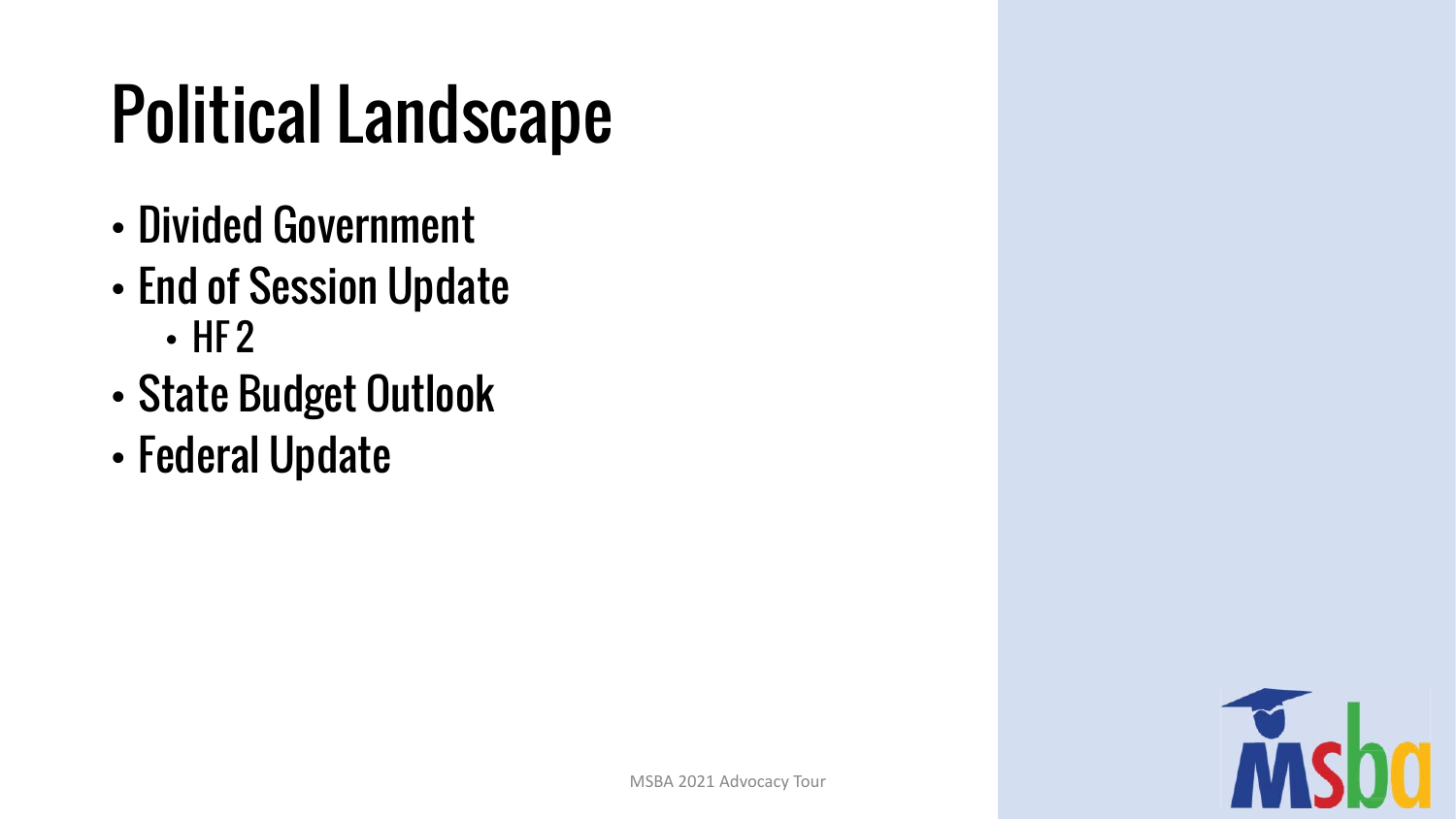## 2022 Policy Issues

#### • Policy Bills to Return

- Constitutional Amendment
- Non-Exclusionary Discipline
- Social/Emotional Learning
- Tiered Licensure Restrictions and Substitute Teachers
- Board Approved Referendum Renewal
- Distance Learning and Other Innovation
- Standards and Graduation Requirements
- Finance Bills to Return
	- Enrollment Aid
	- Special Education Cross-Subsidy
	- Mental Health
	- English Language Cross-Subsidy

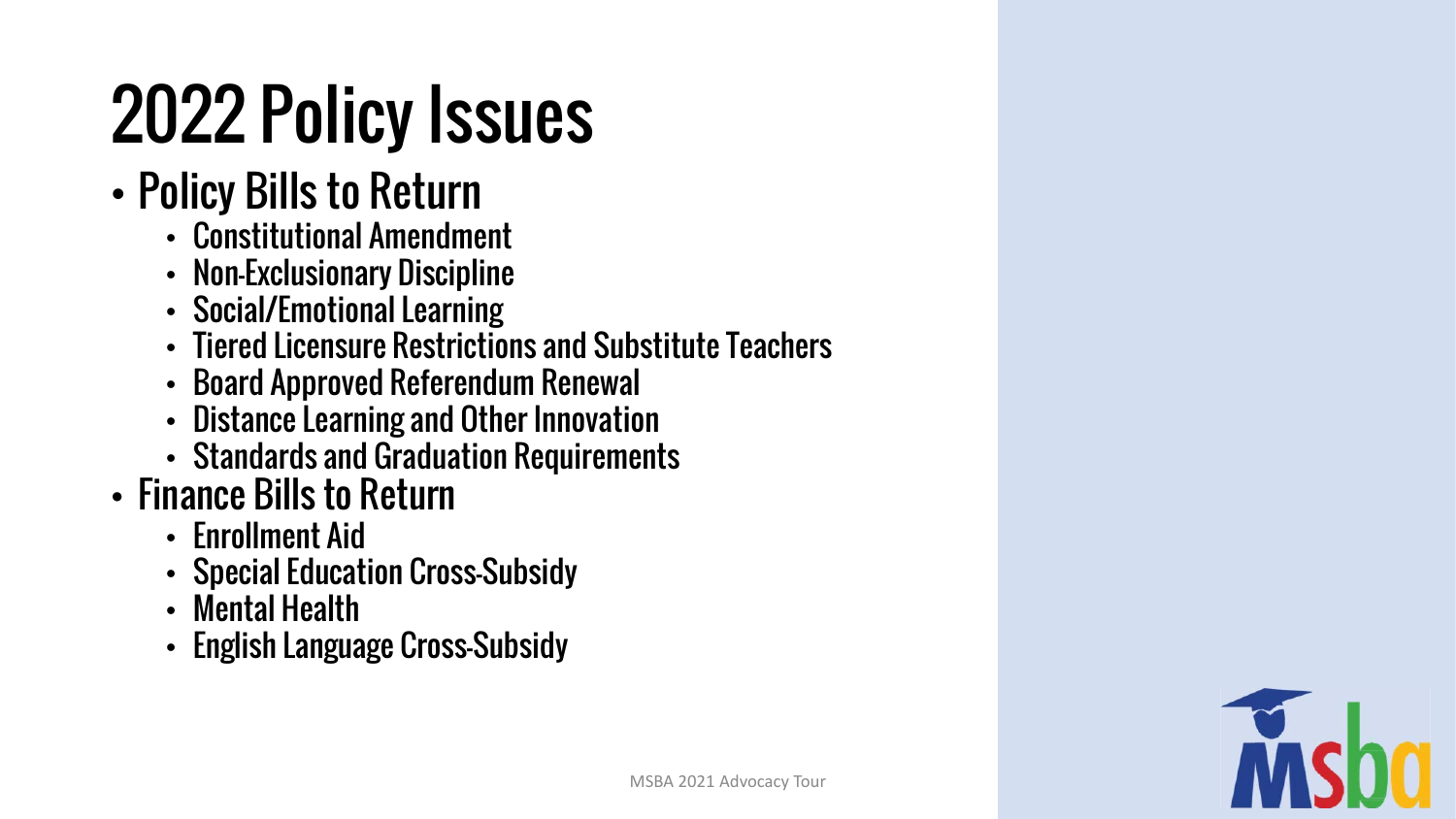### Constitutional Amendment

VS

**"The stability of a republican form of government depending mainly upon the intelligence of the people, it is the duty of the legislature to establish a general and uniform system of public schools. The legislature shall make such provisions by taxation or otherwise as will secure a thorough and efficient system of public schools throughout the state."**

**"All children have a fundamental right to a quality public education that fully prepares them with the skills necessary for participation in the economy, our democracy, and society, as measured against uniform achievement standards set forth by the state. It is a paramount duty of the state to ensure quality public schools that fulfill this fundamental right. The duty of the state established in this section does not infringe on the right of a parent to choose for their child a private, religious, or home school as an alternative to public education."**

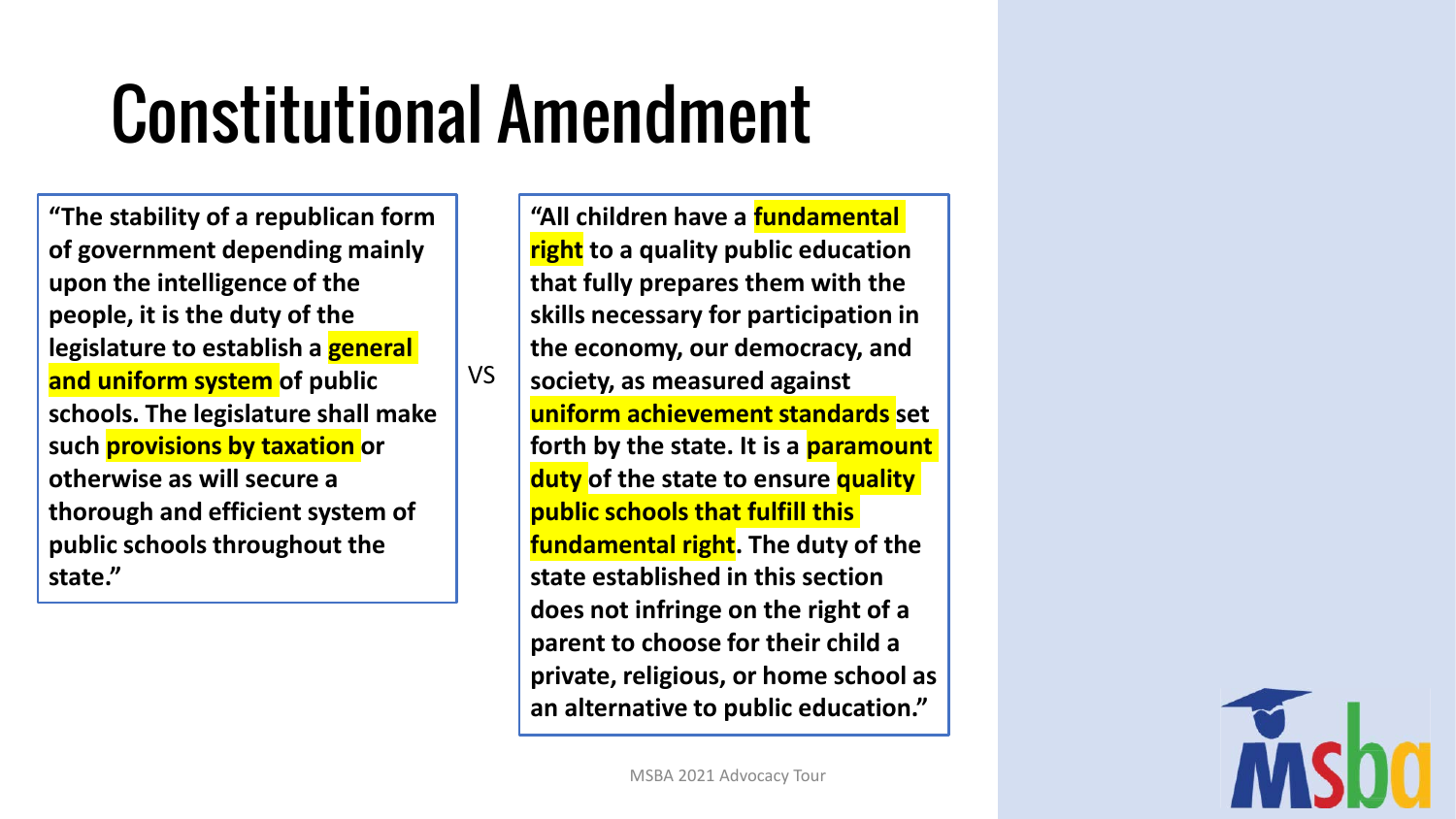### Constitutional Amendment Questions

• Will the proposed amendment ensure the state funding needed to fulfill the amendment's requirements?

• How will the "uniform achievement standards" impact students and local school district determination of curricular matters?

• Will the public service of locally elected school board members expose them to liability for acts or omissions of the state of Minnesota related to this amendment?

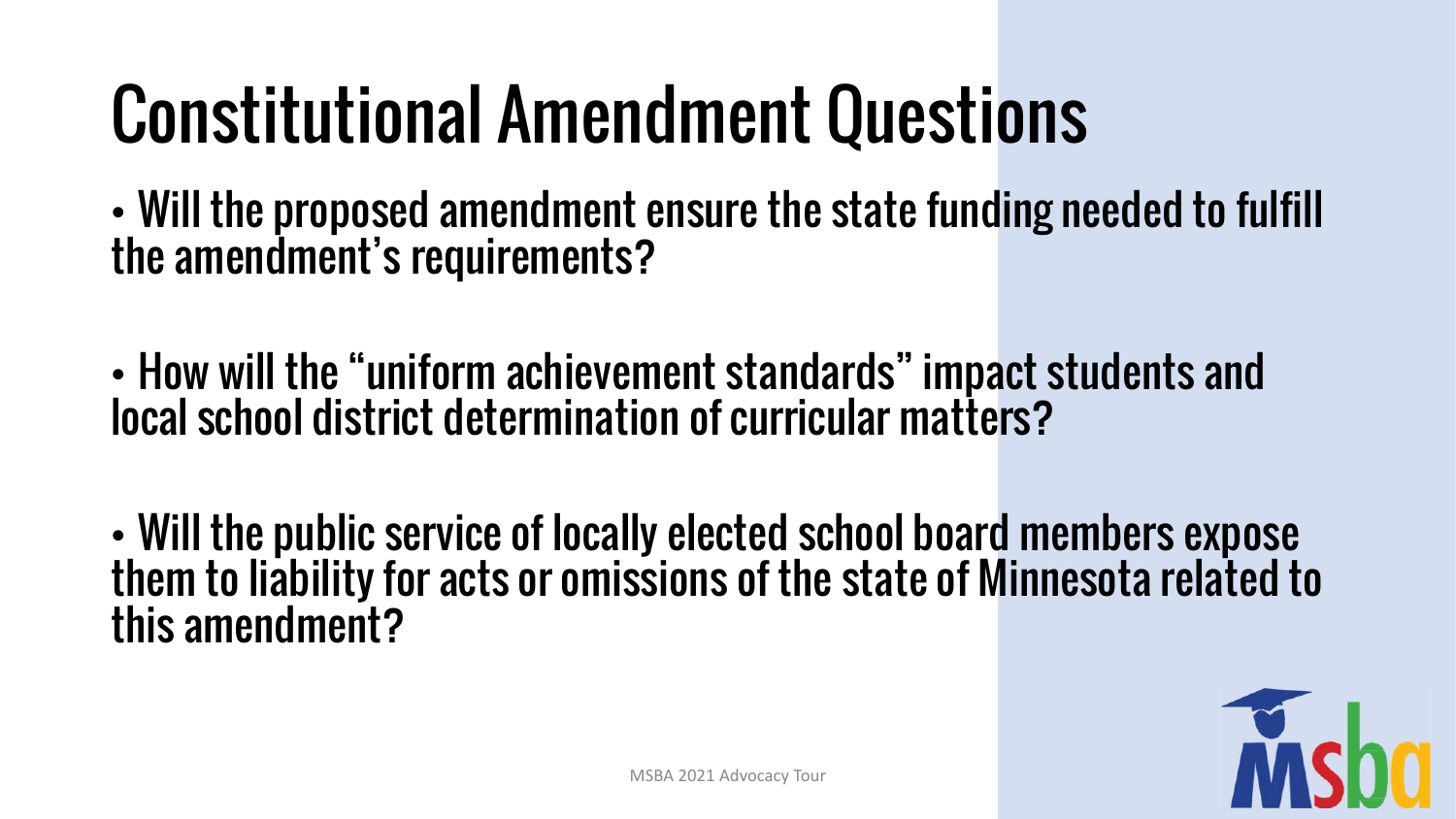## Reform School Finance System

- MDE Finance Working Group (September 2019)
	- Total cost = \$1.2 billion
- MSBA participants
	- John Vento Robbinsdale Area Schools
	- Michelle Borchardt Tri-City United
	- Recommendations and MDE Report
- Equity and Simplification

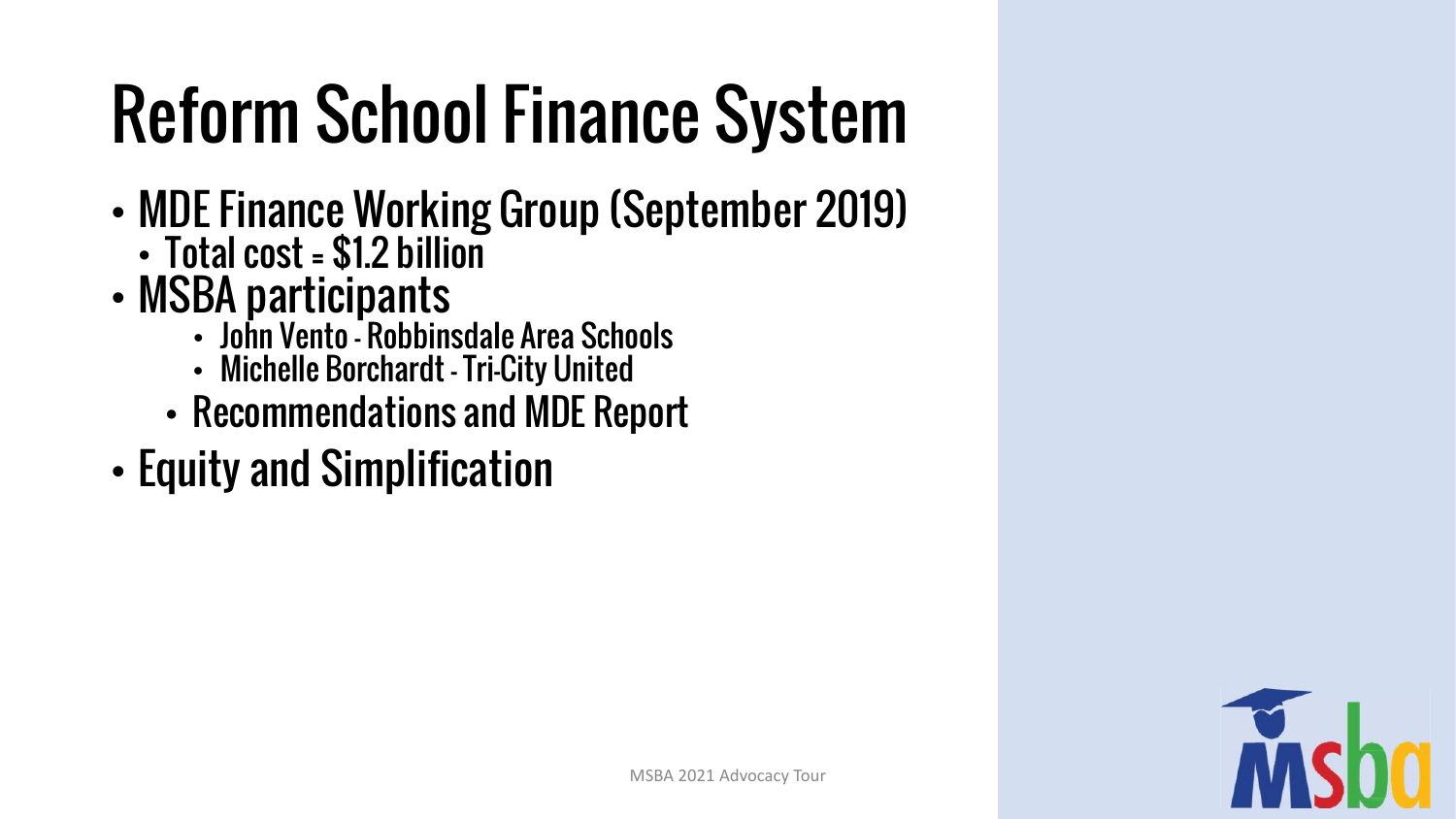### Finance Reform

#### **Redefine Basic Revenue**

- **Increase**
- **Index and**
- **Equalize**

#### **Special Education Cross-Subsidy**

• **Reduction**

#### **Special Education Formula**

• **Simplification**

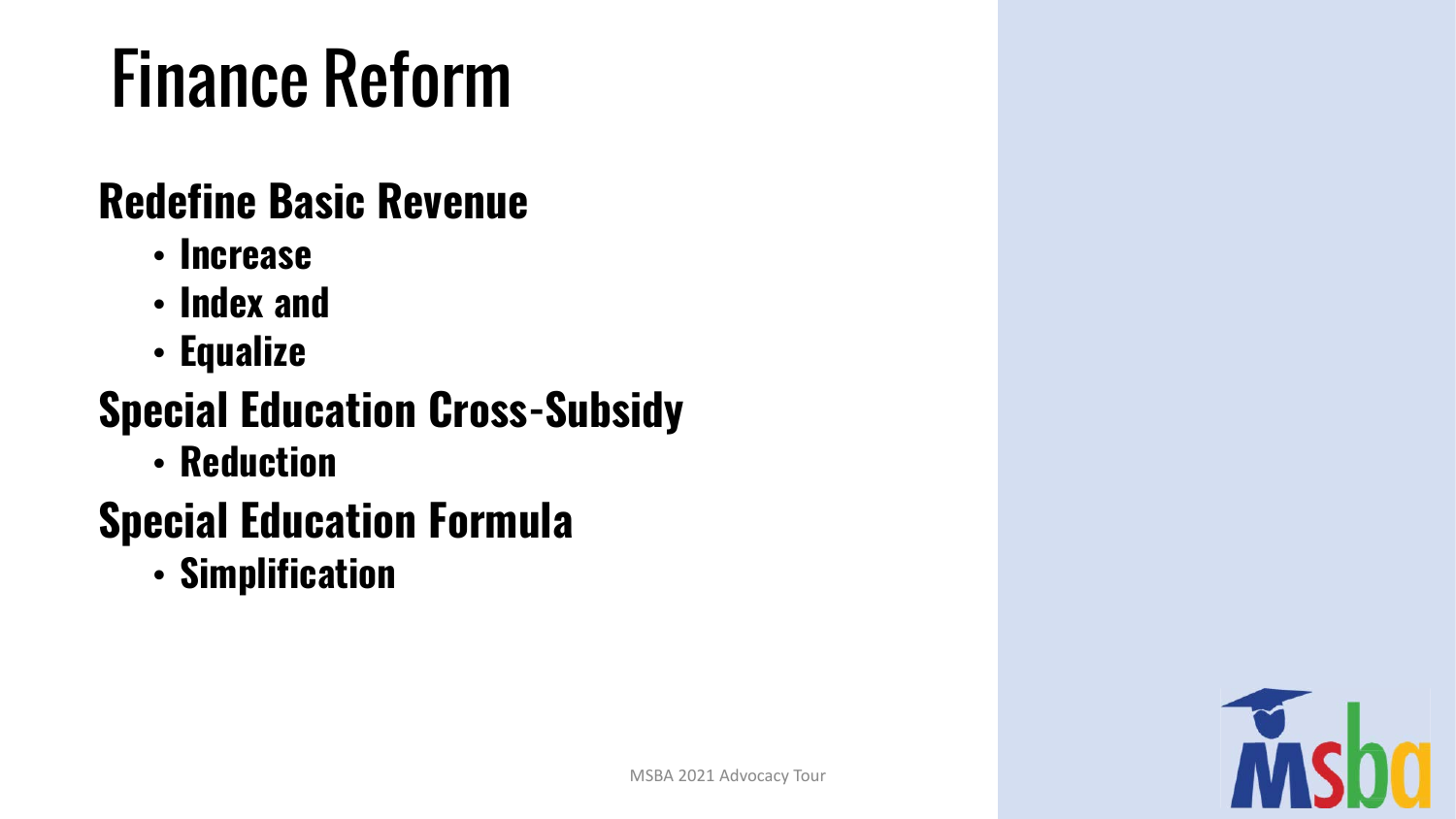### Finance Reform

#### **Safe Schools Revenue**

- Increase levy cap from \$36 to \$72 per student and equalize
- Minimum per district of \$30,000
- \$30 for intermediates and cooperatives

#### **English Learner (EL)**

• Increase revenue and concentration allowance 80% state aid 20% equalized levy

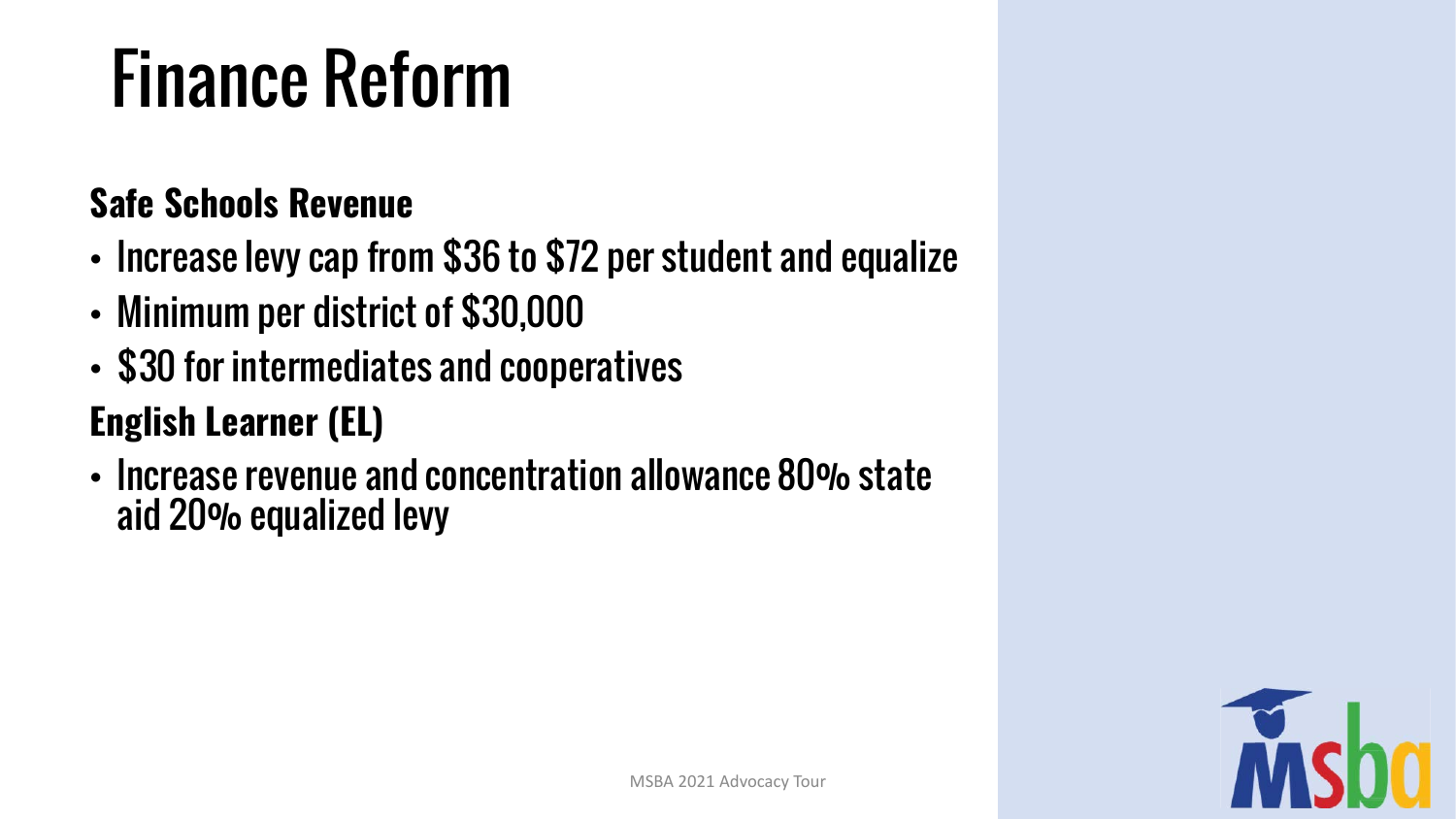### Discussion Questions

- 1. Are enrollment projections steady? Low? High?
- 2. Does the 2.45% and 2% adequately meet your district's needs? If not, what is still needed?
- 3. Are you experiencing any staffing issues?
- 4. Does your district offer distance learning options?
- 5. What is the most pressing issue facing your district that you would like the legislature to address in 2022?

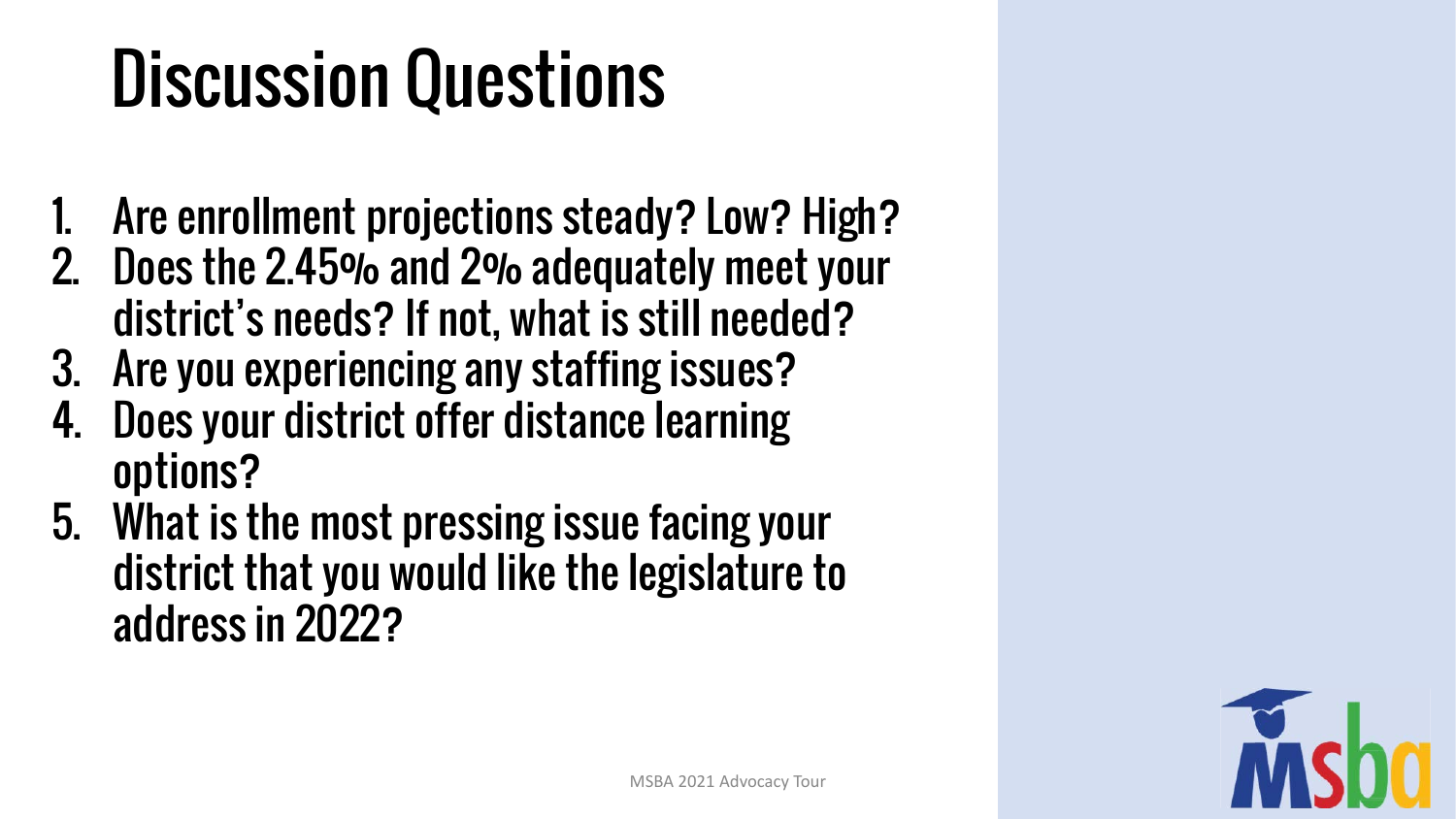### What's Next

- Take the MSBA Survey Tonight!
- Write a Resolution
	- Resolutions due September 30
- 2020 Delegate Assembly
	- December 3 4, 2021